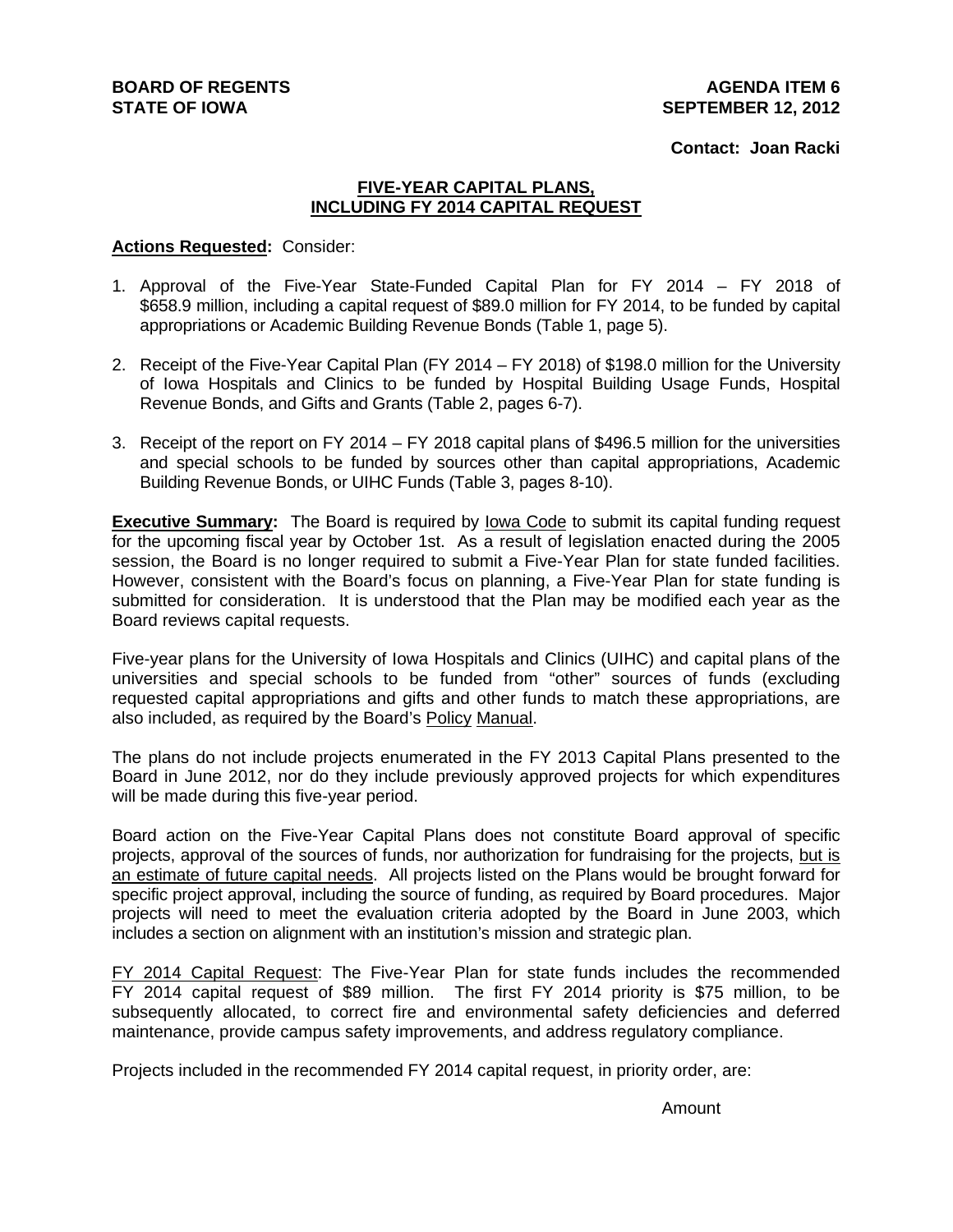| Institution | Project                                                           | [State Funds]<br>(\$ thousands) |
|-------------|-------------------------------------------------------------------|---------------------------------|
| SUI         | <b>Pharmacy Building Replacement</b><br>/ Improvements (planning) | 6,000                           |
| ISU         | Biosciences Building (planning)                                   | 5,000                           |
| UNI         | <b>Schindler Education Center</b><br>Renovation (planning)        | 3,000                           |

Construction funds for these projects are included in the out-years of the five-year plan and brief descriptions of these projects are included in Appendix A.

Five-Year State-Funded Capital Plan: The proposed Five-Year State-Funded Capital Plan (see Table 1, page 5) to be funded by capital appropriations and/or Academic Building Revenue bonds totals \$733.9 million, including \$658.9 million in state funds, and \$75.0 million in private or other funds. This Plan includes the FY 2014 capital appropriations request of \$89.0 million identified above and on the previous page.

The Five-Year Capital Plan includes \$175 million to correct fire and environmental safety deficiencies and deferred maintenance, provide campus safety improvements, and address regulatory compliance. Appropriations totaling this amount would have a major impact on correcting the more than \$567 million in deficiencies reported to the Board in February 2012 as part of the Facilities Governance Report.

University of Iowa Hospitals and Clinics Five-Year Plan: The University of Iowa Hospitals and Clinics Five-Year Plan (FY 2014 - FY 2018) of capital projects, in the amount of \$198.0 million (see Table 2, pages 6-7), would be financed by patient-generated funding (building usage funds), Hospital Revenue Bonds, and gifts and grants.

Major new construction projects included in the Plan are an expansion of the emergency department and development of a community based primary care clinic in North Liberty. Renovation projects include multiple phases of a renovation and expansion of the neurology clinic and laboratory, expansion of pre and post surgery patient facilities, three projects to convert inpatient units to all single-bed adult patient rooms, and renovation or replacement of psychiatric inpatient units.

The projects for which approvals would be requested during the FY 2014 – FY 2018 period can be summarized by type, as follows:

|                                        | (\$Thousands) |
|----------------------------------------|---------------|
| Fire & Environmental Safety Resolution | \$5,250       |
| <b>New Construction</b>                | 40,271        |
| Remodeling/Renovation                  | 152,480       |
| Total                                  | \$198,001     |

In addition to the major projects, the remodeling / renovation projects include roof replacements; floor covering replacements; heating, ventilating and air-conditioning projects; elevator replacements; and smaller renovation projects.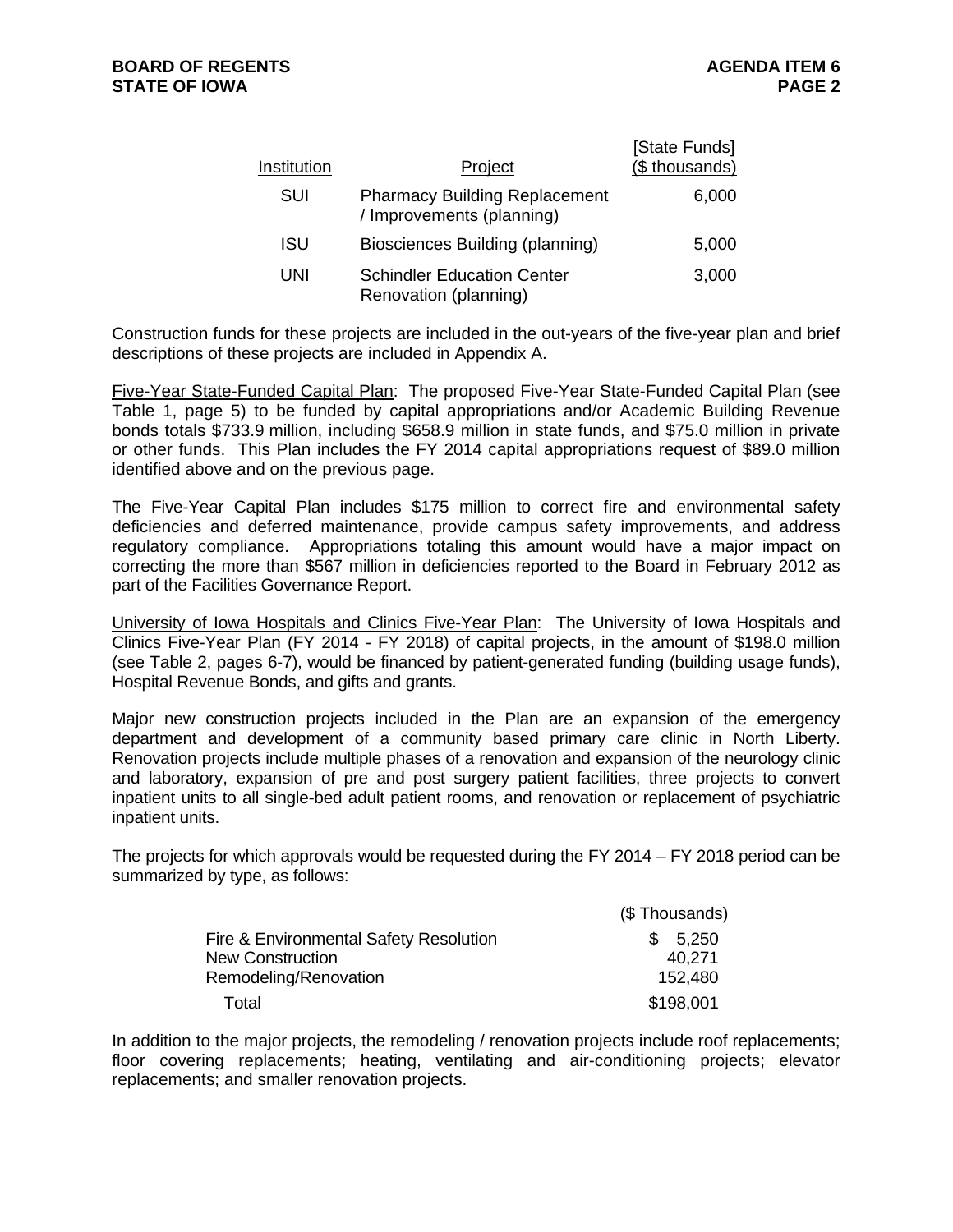Other Funds: The institutional five-year plans (FY 2014 – FY 2018) to be financed from sources other than state-funded requests (and gifts and other funds to match these appropriations) or UIHC revenues total \$496.5 million. (see Table 3, pages 8-10) Included are projects for the residence, parking, utility and telecommunications systems.

Other fund sources include: operating budget building repair funds, income from treasurer's temporary investments, auxiliary service or enterprise bond funds (utility, telecommunications and residential systems), Iowa Department of Transportation institutional roads program, gifts and grants, and departmental renewal and replacement funds.

Amounts of other funds by institution and fiscal year are summarized below:

|              | FY 2014       | FY 2015  | FY 2016      | FY 2017  | FY 2018  | Total     |
|--------------|---------------|----------|--------------|----------|----------|-----------|
| SUI          | 59,297<br>SS. | \$60,233 | 63,285<br>S. | \$69,665 | \$69,525 | \$322,005 |
| <b>ISU</b>   | 38,884        | 18,817   | 43,230       | 16.135   | 22.985   | 140.051   |
| <b>UNI</b>   | 7.974         | 7.496    | 6.246        | 6.105    | 5.405    | 33,226    |
| <b>ISD</b>   | 200           | 200      | 150          | 150      | 150      | 850       |
| <b>IBSSS</b> | 84            | 119      | 90           | 54       | 33       | 380       |
| Total        | \$106,439     | \$86,865 | \$113,001    | \$92,109 | \$98,098 | \$496.512 |

\* NOTE: Excludes projects on the institutional FY 2013 Capital Plans presented to the Board in June 2012.

### **Additional Information:**

Regent Facilities:Quality facilities are an integral part of the academic enterprise; they help ensure quality academic programs and the ability to attract and retain faculty and students. They are needed to compete for faculty, staff, and students, and improve the research productivity of the faculty.

Academic/research/administrative (general fund) facilities at the Regent institutions total approximately 17.9 million gross square feet of the total 36.9 million gross square feet of Regent enterprise facilities. The replacement value of all Regent facilities is estimated at \$15.0 billion, of which \$7.8 billion is the replacement value for academic/research/administrative facilities.

Recent Capital Appropriations / Bonding Authorization: Between 1995 and 2004, state financing for Regent capital projects was provided by state appropriations from the Rebuild Iowa Infrastructure Fund and Tobacco Bond Proceeds. During the 2004 and 2007 legislative sessions, the Board received authorization for the sale of Academic Building Revenue Bonds; the total authorized amount was more than \$250 million in project costs. Tuition and fee revenues are used for debt service payments on these bonds. The tuition replacement appropriation from the State replaces that revenue. This funding mechanism used by the Regent universities is unique among state entities and is authorized under Iowa Code §262A.

In addition, more than \$100 million were appropriated during the 2006 and 2007 sessions for high priority capital projects. During the 2008 session, \$1.8 million were appropriated for Phase II of the construction and renovation of the Veterinary Medical Facilities at Iowa State University and \$2.0 million (reduced in the 2009 session to \$1.9 million) were appropriated for infrastructure, deferred maintenance and equipment related to Iowa Public Radio. The 2009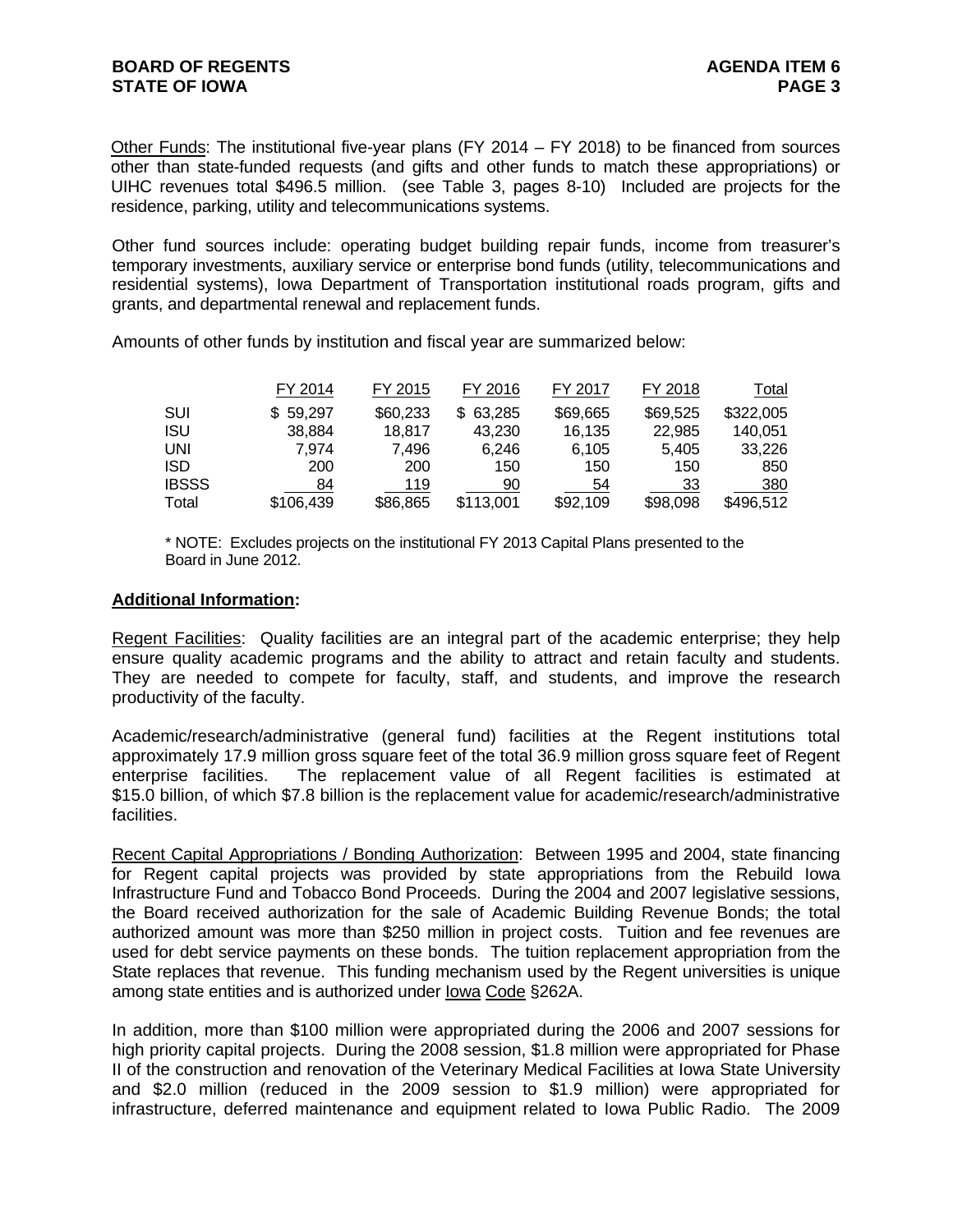session authorized \$100 million for flood recovery at the University of Iowa and \$38 million for Phase 2 of the Veterinary Medical Facilities. During the 2011 legislative session, the Regent institutions received appropriations totaling \$114.4 million, including \$110.4 million for projects (SUI – Dental Science Building Renovation; ISU – Agricultural and Biosystems Engineering; and UNI – Bartlett Hall Renovation) and \$4 million to correct immediate fire safety needs and for compliance with the federal Americans with Disabilities Act. (The 2012 legislative session authorized the use of \$2 million of these funds for storm damage recovery at the special schools.) Appropriations are over a number of fiscal years.

Capital appropriations and Academic Building Revenue Bond authorization total more than \$901 million from FY 1996 – FY 2015 for the Regent enterprise.

H:\BF\2012\sept2012\0912\_ITEM06\_ 5yrcapitalplan.doc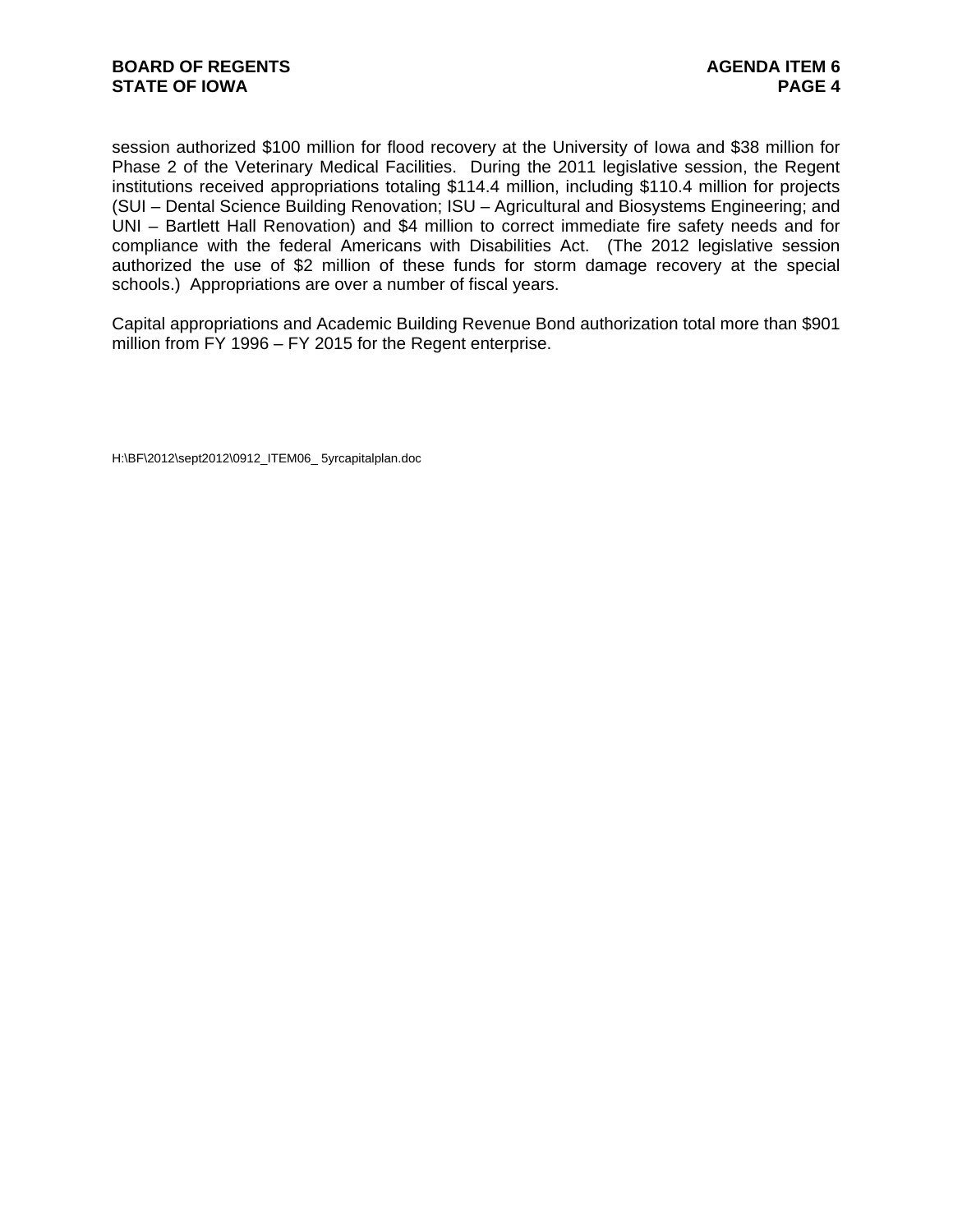|                         |                                                         |                          |          |                    |          |                      |           |                      |           |               |           | TOTAL                   | PRIVATE,                     |           |
|-------------------------|---------------------------------------------------------|--------------------------|----------|--------------------|----------|----------------------|-----------|----------------------|-----------|---------------|-----------|-------------------------|------------------------------|-----------|
|                         |                                                         |                          | FY2014   |                    | FY2015   |                      | FY2016    |                      | FY2017    |               | FY 2018   | REQUEST<br><b>STATE</b> | <b>OTHER</b><br><b>FUNDS</b> | TOTAL     |
| <u>İsq</u>              | Project                                                 | Priority                 | Amount   | Priority           | Amount   | Priority             | Amount    | Priority             | Amount    | Priority      | Amount    |                         |                              |           |
| ₹                       | Fire & Environmental Safety, Deferred Maintenance,      | $\widehat{\epsilon}$     | \$75,000 | $\widehat{z}$      | \$25,000 | $\widehat{\epsilon}$ | \$25,000  | $\widehat{\epsilon}$ | \$25,000  | $\widehat{z}$ | \$25,000  | \$175,000               |                              | \$175,000 |
|                         | Campus Security, Regulatory Compliance                  |                          |          |                    |          |                      |           |                      |           |               |           |                         |                              |           |
| 5UI                     | Pharmacy Building Replacement /Improvements             | ତ୍ର                      | 6,000    | $\widehat{\infty}$ | 13,000   | $\widehat{\infty}$   | 29,000    | ତ୍ର                  | 19,600    |               |           | 67,600                  | 25,000<br>ക                  | 92,600    |
| $\overline{5}$          | <b>Biosciences Building</b>                             | $\widehat{\mathfrak{G}}$ | 5,000    | ල                  | 1,000    | ణ                    | 19,500    | ల్                   | 7,000     |               |           | 42,500                  | 20,000                       | 62,500    |
| $\overline{5}$          | Schindler Education Center Renovation                   | $\widehat{f}$            | 3,000    | E                  | 0.000    | E)                   | 13,600    | $\widehat{E}$        | 5,000     |               |           | 31,600                  |                              | 31,600    |
| $\overline{5}$          | Psychology - Spence Hall Addition / Seashore Renovation |                          |          | ම                  | 10,000   |                      |           | E                    | 29,000    | ହ             | 23,400    | 62,400                  | 10,000                       | 72,400    |
| $\overline{\omega}$     | Student Innovation Center                               |                          |          | ම                  | 5,000    | ම                    | 17,000    | <u>ම</u>             | 21,500    | ම             | 6,000     | 49,500                  | 20,000                       | 69,500    |
| $\overline{5}$          | <b>Commons Renovation</b>                               |                          |          | ε                  | 6,700    |                      |           |                      |           |               |           | 6,700                   |                              | 6,700     |
| $\overline{5}$          | Library System Renovation                               |                          |          | @                  | 6,000    | ε                    | 8,000     | @                    | 8,000     | ම             | 8,000     | 30,000                  |                              | 30,000    |
| <b>USI</b>              | Learning and Research Space Remodeling                  |                          |          | ම                  | 5,000    | ම                    | 5,000     | ම                    | 5,000     | ©             | 10,000    | 25,000                  |                              | 25,000    |
| $\overline{5}$          | Science Buildings Renovation, Phase 2                   |                          |          | (10)               | 2,000    | $\circlede$          | 10,000    | $\circledcirc$       | 11,000    | E             | 8,300     | 31,300                  |                              | 31,300    |
| ms                      | Pentacrest Renewal & HVAC Modernization                 |                          |          |                    |          |                      |           | б<br>С               | 10,400    | ε             | 29,100    | 39,500                  |                              | 39,500    |
| <b>USI</b>              | Science Building Capital Renewal                        |                          |          |                    |          |                      |           | $\left(11\right)$    | 25,000    | ඔ             | 11,500    | 36,500                  |                              | 36,500    |
| $\overline{\mathbf{z}}$ | Strayer-Wood Theatre Renovation / Addition              |                          |          |                    |          |                      |           | (12)                 | 12,900    |               |           | 12,900                  |                              | 12,900    |
| <b>USI</b>              | Academic Building Capital Renewal                       |                          |          |                    |          |                      |           |                      |           | ම             | 36,500    | 36,500                  |                              | 36,500    |
| $\bar{z}$               | Communication Arts Center Renovation                    |                          |          |                    |          |                      |           |                      |           | (10)          | 11,900    | 11,900                  |                              | 11,900    |
|                         | <b>TOTAL</b>                                            |                          | \$89,000 |                    | \$93,700 |                      | \$127,100 |                      | \$179,400 |               | \$169,700 | \$658,900               | 75,000<br>th)                | \$733,900 |

# **BOARD OF REGENTS STATE OF IOWA**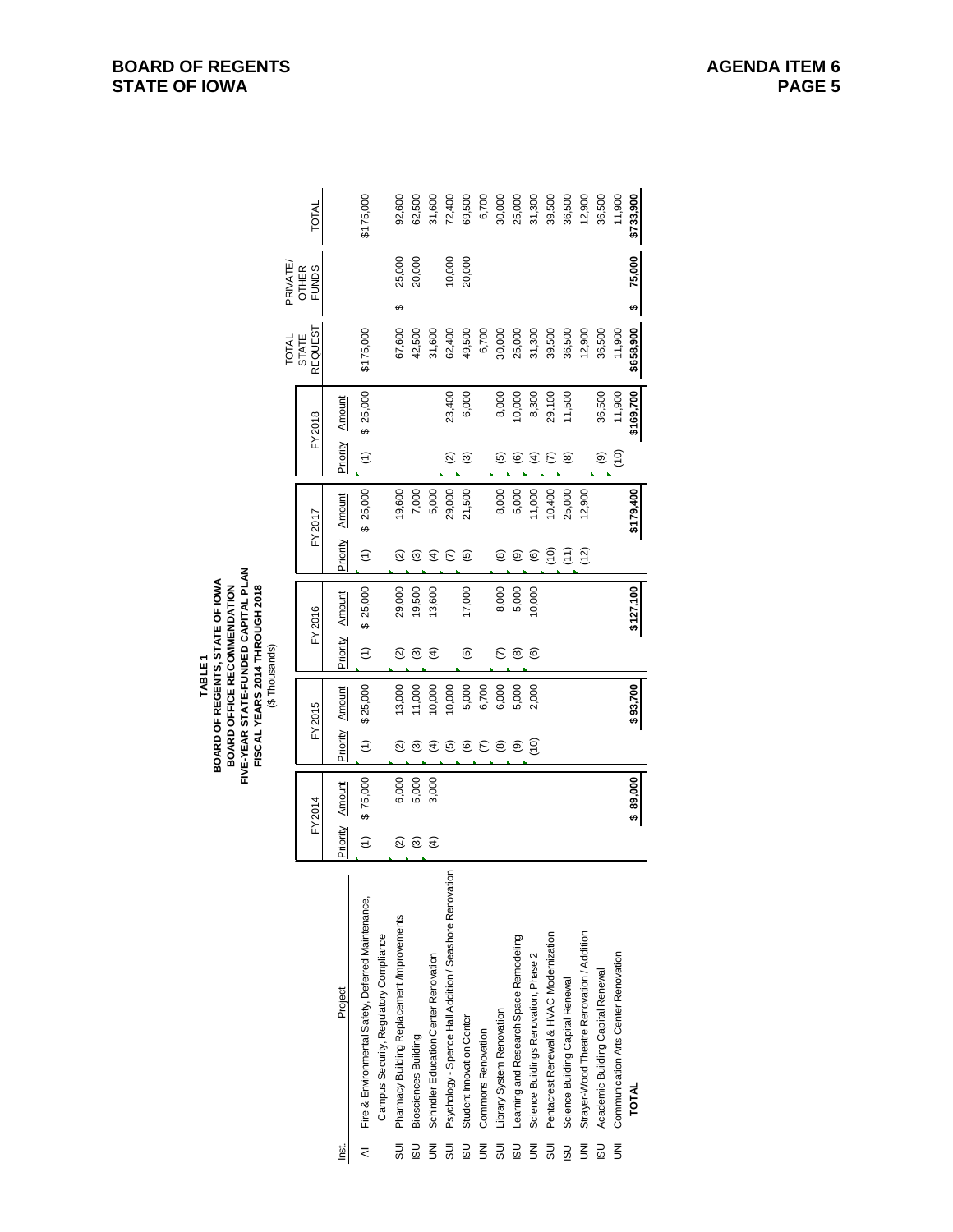UNIVERSITY OF IOWA HOSPITALS AND CLINICS **UNIVERSITY OF IOWA HOSPITALS AND CLINICS** FIVE-YEAR CAPITAL PLAN SUMMARY **FIVE-YEAR CAPITAL PLAN SUMMARY** FY 2014-2018 **FY 2014-2018** TABLE<sub>2</sub> **TABLE 2**

The projects listed in the Five-Year Capital Plan include only those that are anticipated to be initiated during fiscal years 2014-2018. The plan does not include projects enumerated in the UIHC's<br>FY 2013 Capital Plan, in **The projects listed in the Five-Year Capital Plan include only those that are anticipated to be initiated during fiscal years 2014-2018. The plan does not include projects enumerated in the UIHC's FY 2013 Capital Plan, including modernization projects associated with implementation of UIHC's Strategic Facilities Master Plan, or those with previously approved budgets for which** 

expenditures will be made during this five year period. **expenditures will be made during this five year period.**

All of These Projects are Contingent Upon the Availability of Self-Generated UIHC Funding, UIHC Bond Revenue and/or Gifts, Approval through UIHC's Annual Capital Budget Process,<br>Conclusions / Recommendations Adopted for Re **Conclusions / Recommendations Adopted for Renovating Existing Facilities as Part of UIHC's Strategic Facilities Master Plan for FY 2006-2035, and Approval of Each Project by the Board of All of These Projects are Contingent Upon the Availability of Self-Generated UIHC Funding, UIHC Bond Revenue and/or Gifts, Approval through UIHC's Annual Capital Budget Process,**  Regents, State of lowa.

**Regents, State of Iowa.**

|                                                                                                                                                                                                                                                                            | (\$ in Thousands) |         |    |         |    |            |         |       |        |        |          |
|----------------------------------------------------------------------------------------------------------------------------------------------------------------------------------------------------------------------------------------------------------------------------|-------------------|---------|----|---------|----|------------|---------|-------|--------|--------|----------|
|                                                                                                                                                                                                                                                                            |                   | FY 2015 |    | FY 2016 |    |            |         |       | Total  |        | Source   |
| Project                                                                                                                                                                                                                                                                    | FY 2014           |         |    |         |    | FY 2017    | FY 2018 |       |        |        | of Funds |
| Fire and Environmental Safety Resolution                                                                                                                                                                                                                                   |                   |         |    |         |    |            |         |       |        |        |          |
| Joint Commission Plan for Improvement (Multiple Projects)                                                                                                                                                                                                                  | 450               | 450     | œ  | 650     | မာ | 650        | မာ      | 750   |        | 2,950  | თ        |
| Fire Protection Systems Replacement                                                                                                                                                                                                                                        | 400               | 400     |    | 400     |    | 400        |         | 400   |        | 2,000  | $\sigma$ |
| UlHC Emergency Notification System (Multiple Projects)                                                                                                                                                                                                                     | 300               |         |    |         |    |            |         |       |        | 300    | σ.       |
| Subtotal - Fire and Environmental Safety Resolution                                                                                                                                                                                                                        | <b>1,150</b>      | 850     |    | 1,050   |    | <b>050</b> |         | 1,150 |        | 5,250  |          |
| uction<br>New Constru                                                                                                                                                                                                                                                      |                   |         |    |         |    |            |         |       |        |        |          |
| Emergency Department Expansion                                                                                                                                                                                                                                             | 105<br>မာ         | 6,240   |    | 6,155   |    |            |         |       | ക      | 12,500 | ග        |
| Graduate Medical Education and Clinical Staff Office Service Center Development                                                                                                                                                                                            |                   |         |    |         |    |            |         |       |        |        |          |
| Levels 7 & 8 JCP                                                                                                                                                                                                                                                           | 500               | 2,786   |    | 500     |    |            |         |       |        | 3,786  | σ        |
| Relocation of Anesthesia & Nursing Offices, Conference & Teaching Rooms                                                                                                                                                                                                    |                   |         |    |         |    |            |         |       |        |        |          |
| Levels 7 & 8 JPP                                                                                                                                                                                                                                                           | 300               | 450     |    |         |    |            |         |       |        | 750    | σ.       |
| Community Based Primary Care Clinic and Master Site Development -                                                                                                                                                                                                          |                   |         |    |         |    |            |         |       |        |        |          |
| North Liberty Campus                                                                                                                                                                                                                                                       |                   | 3,110   |    | 10,234  |    | 5,966      |         |       |        | 19,310 | σ        |
| North Liberty Campus - Clinical Expansion                                                                                                                                                                                                                                  |                   |         |    |         |    | 325        |         | 3,600 |        | 3,925  | ೄိ       |
| Subtotal - New Construction                                                                                                                                                                                                                                                | 905<br>မာ         | 12,586  | u) | 16,889  |    | 6,291      |         | 3,600 | 40,271 |        |          |
| FY 2018. The total project cost is estimated at \$6,500,000, with the remainder of the expenditures to be made through FY 2020<br>and occupancy<br>(a) The \$3,925,000 in anticipated expenditures is through<br>the year in which the project is estimated for completion |                   |         |    |         |    |            |         |       |        |        |          |

| Remodeling/Renovation/Rehabilitation                                              |   |              |   |             |       |   |       |   |       |   |                  |                   |
|-----------------------------------------------------------------------------------|---|--------------|---|-------------|-------|---|-------|---|-------|---|------------------|-------------------|
| Neurology Clinic and Laboratory Renovation and Expansion                          | ↮ | 950          | ↔ | မာ<br>4,820 | 9,468 | ↔ | 6,609 | ↔ | 532   | ↔ | 22,379           | 9,11              |
| (Multiple Projects / Phases)                                                      |   |              |   |             |       |   |       |   |       |   |                  |                   |
| Operating Room Expansion - 5 JPP                                                  |   | 2,000        |   | 4,700       | 1,517 |   |       |   |       |   | 8,217            | တ                 |
| Phased Floor Covering, Wall & Ceiling Refurbishment - UIC Wide                    |   |              |   |             |       |   |       |   |       |   |                  |                   |
| (Multiple Projects)                                                               |   | 1,500        |   | 1,560       | 1,620 |   | 1,685 |   | 1,750 |   | 8,115            | ග                 |
| Relocation of Departments of Pediatrics and Psychiatry Faculty and Staff          |   |              |   |             |       |   |       |   |       |   |                  |                   |
| Offices, Behavioral Health Clinic and Support Facilities                          |   |              |   | 5,000       | 2,000 |   |       |   |       |   | 7,910            | တ                 |
| Air Handling Unit Replacements - Hospital Wide (Multiple Projects)                |   | 910<br>1,210 |   | 1,820       | 1,820 |   | 1,510 |   | 1,510 |   | 7,870            | ග                 |
| Pediatric Cardiac Catheterization Laboratories Development and NICU Expansion     |   |              |   |             |       |   |       |   |       |   |                  |                   |
| - Levels 5 & 6 JPP                                                                |   | 700          |   | 3,200       | 500   |   |       |   |       |   |                  | თ                 |
| Roof Replacements and Recovers - UIHC Wide (Multiple Projects)                    |   | 997          |   | 774         | 735   |   | 735   |   | 685   |   | 4,400<br>3,926   | თ                 |
| Burn Treatment Center Expansion                                                   |   | 525          |   | 2,125       | 475   |   |       |   |       |   | 3,125            | တ                 |
| Renovation of Diagnostic and Therapeutic Imaging Laboratories to                  |   |              |   |             |       |   |       |   |       |   |                  |                   |
| Accommodate New Technology (Multiple Projects)                                    |   | 350          |   | 350         | 350   |   | 350   |   | 350   |   | $1,750$<br>1,495 | თ თ               |
| Breast Imaging Center Relocation                                                  |   | 000          |   | 495         |       |   |       |   |       |   |                  |                   |
| Ren. of Space Vacated on Compl. of IA River Landing Clinic Facilities (Multiple)  |   | 500          |   | 500         |       |   |       |   |       |   | 1,000            |                   |
| Main OR Suite Pre and Post Surgery Patient Prep and Recovery Facilities Expansion |   |              |   | 400         | 5,085 |   | .890  |   |       |   | 13,375           | ၈ $\frac{1}{2}$ ၈ |
| Lower Level PFP Backfill - Post Family Medicine Center (Multiple Projects)        |   |              |   | 500         | 4,800 |   | 500   |   |       |   | 5,800            |                   |
| Adult Blood and Marrow Transplant Unit Expansion and Clinic / Infusion Therapy    |   |              |   |             |       |   |       |   |       |   |                  |                   |
| Facilities Development                                                            |   |              |   | 150         | 1,900 |   | 2,950 |   |       |   | 5,000            | 4,9,11            |

### **BOARD OF REGENTS STATE OF IOWA**

4,9,11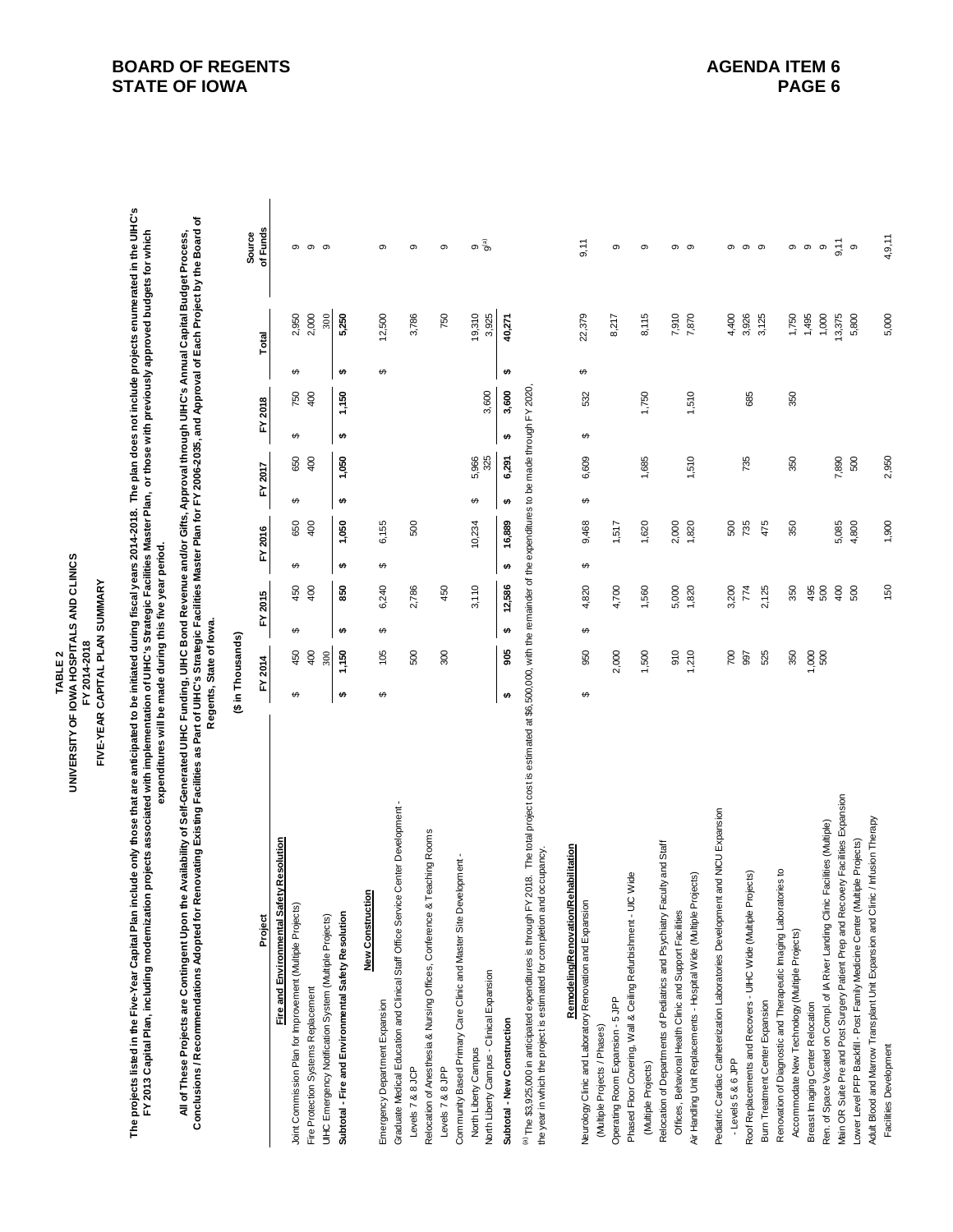|                                                                                                                                                                                                                                                                                                                                                                                                                                                                                                                                                                                                                                                                                                                                                                                                                                                                                                                                                                                                                                           | UNIVERSITY OF IOWA HOSPITALS AND CLINICS<br>FIVE-YEAR CAPITAL PLAN SUMMARY<br>FY 2014-2018<br>TABLE <sub>2</sub> |                     |                                           |                                                              |                                 |              |                                |  |
|-------------------------------------------------------------------------------------------------------------------------------------------------------------------------------------------------------------------------------------------------------------------------------------------------------------------------------------------------------------------------------------------------------------------------------------------------------------------------------------------------------------------------------------------------------------------------------------------------------------------------------------------------------------------------------------------------------------------------------------------------------------------------------------------------------------------------------------------------------------------------------------------------------------------------------------------------------------------------------------------------------------------------------------------|------------------------------------------------------------------------------------------------------------------|---------------------|-------------------------------------------|--------------------------------------------------------------|---------------------------------|--------------|--------------------------------|--|
|                                                                                                                                                                                                                                                                                                                                                                                                                                                                                                                                                                                                                                                                                                                                                                                                                                                                                                                                                                                                                                           | (\$ in Thousands)                                                                                                |                     |                                           |                                                              |                                 |              |                                |  |
| Project                                                                                                                                                                                                                                                                                                                                                                                                                                                                                                                                                                                                                                                                                                                                                                                                                                                                                                                                                                                                                                   | FY 2014                                                                                                          | FY 2015             | FY 2016                                   | FY 2017                                                      | FY 2018                         | Total        | of Funds<br>Source             |  |
| Remodeling/Renovation/Rehabilitation (cont.)                                                                                                                                                                                                                                                                                                                                                                                                                                                                                                                                                                                                                                                                                                                                                                                                                                                                                                                                                                                              |                                                                                                                  |                     |                                           |                                                              |                                 |              |                                |  |
| UIHC Elevator Refurbishments (Multiple Projects)                                                                                                                                                                                                                                                                                                                                                                                                                                                                                                                                                                                                                                                                                                                                                                                                                                                                                                                                                                                          |                                                                                                                  | 765                 | 765                                       | 825                                                          | 825                             | 3,180        | თ                              |  |
| Ambulatory Care Pharmacy Relocation and Expansion - GH (General Hospital)                                                                                                                                                                                                                                                                                                                                                                                                                                                                                                                                                                                                                                                                                                                                                                                                                                                                                                                                                                 |                                                                                                                  | 900                 | 675                                       |                                                              |                                 | 1,575        | ၜ                              |  |
| Adult Patient Rooms<br>Conversion of Level 2 and 3 JCP Inpatient Units to All Single-Bed                                                                                                                                                                                                                                                                                                                                                                                                                                                                                                                                                                                                                                                                                                                                                                                                                                                                                                                                                  |                                                                                                                  |                     | 740                                       | 9,408                                                        | 14,597                          | 24,745       | 9,11                           |  |
| Conversion of Level 7 JPP Inpatient Unit to All Single-Bed Adult Patient Rooms                                                                                                                                                                                                                                                                                                                                                                                                                                                                                                                                                                                                                                                                                                                                                                                                                                                                                                                                                            |                                                                                                                  |                     | 309                                       | 3,931                                                        | 6,098                           | 10,338       | 9,11<br>$\widehat{\mathsf{e}}$ |  |
| Renovation or Replacement of Psychiatric Inpatient Units                                                                                                                                                                                                                                                                                                                                                                                                                                                                                                                                                                                                                                                                                                                                                                                                                                                                                                                                                                                  |                                                                                                                  |                     |                                           | 1,460                                                        | 11,680                          | 13,140       | 9,11<br>©                      |  |
| Main Kitchen and Patient & Staff Dining Room Renovations                                                                                                                                                                                                                                                                                                                                                                                                                                                                                                                                                                                                                                                                                                                                                                                                                                                                                                                                                                                  |                                                                                                                  |                     |                                           | 650                                                          | 3,750                           | 4,400        | ၜ<br>$\widehat{\mathbf{z}}$    |  |
| Conversion of Levels 6 and 7 JCP Inpatient Units to All Single-Bed                                                                                                                                                                                                                                                                                                                                                                                                                                                                                                                                                                                                                                                                                                                                                                                                                                                                                                                                                                        |                                                                                                                  |                     |                                           |                                                              |                                 |              |                                |  |
| Adult Patient Rooms                                                                                                                                                                                                                                                                                                                                                                                                                                                                                                                                                                                                                                                                                                                                                                                                                                                                                                                                                                                                                       |                                                                                                                  |                     |                                           |                                                              | 740                             | 740          | 9,11                           |  |
| Subtotal Remodeling/Renovation/Rehabilitation*                                                                                                                                                                                                                                                                                                                                                                                                                                                                                                                                                                                                                                                                                                                                                                                                                                                                                                                                                                                            | 10,642<br>↔                                                                                                      | 28,059<br>₩         | 32,759<br>₩                               | 38,503<br>₩                                                  | 42,517<br>₩                     | 152,480<br>₩ |                                |  |
| Grand Total - UIHC                                                                                                                                                                                                                                                                                                                                                                                                                                                                                                                                                                                                                                                                                                                                                                                                                                                                                                                                                                                                                        | 12,697<br>₩                                                                                                      | 41,495<br>₩         | 50,698<br>₩                               | 45,844<br>₩                                                  | 47,267<br>$\boldsymbol{\omega}$ | 198,001<br>₩ |                                |  |
| The total project cost is estimated at \$13,373,000, with the remainder of the expenditures to be made through FY 2020, the year<br>he total project cost is estimated at \$25,000,000, with the remainder of the expenditures to be made through Fy 2021, the year<br>8. The total project cost is estimated at \$29,000,000, with the remainder of the expenditures to be made through<br>and occupancy.<br><sup>to)</sup> The \$13,140,000 in anticipated expenditures is through FY 201<br>FY 2020, the year in which the project is estimated for completion<br><sup>(c)</sup> The \$4,400,000 in anticipated expenditures is through FY 2018.<br>in which the project is estimated for completion and occupancy.<br><sup>(d)</sup> the \$740,000 in anticipated expenditures is through FY 2018.<br>in which the project is estimated for completion.                                                                                                                                                                               |                                                                                                                  |                     |                                           |                                                              |                                 |              |                                |  |
| * UHC's Strategic Facilities Master Plaming process for FY 2006-2035 calls for fermodeling/renoadility/relation of existing facilities that will likely result in identification of additional projects for initiation during                                                                                                                                                                                                                                                                                                                                                                                                                                                                                                                                                                                                                                                                                                                                                                                                             |                                                                                                                  |                     |                                           |                                                              |                                 |              |                                |  |
| Source of Funds Key:                                                                                                                                                                                                                                                                                                                                                                                                                                                                                                                                                                                                                                                                                                                                                                                                                                                                                                                                                                                                                      |                                                                                                                  |                     |                                           |                                                              |                                 |              |                                |  |
| State Appropriation or Bonding Authorization                                                                                                                                                                                                                                                                                                                                                                                                                                                                                                                                                                                                                                                                                                                                                                                                                                                                                                                                                                                              |                                                                                                                  |                     | owa DOT (Road Use Tax Funds)              |                                                              |                                 |              |                                |  |
| <b>Building Renewal Funds</b>                                                                                                                                                                                                                                                                                                                                                                                                                                                                                                                                                                                                                                                                                                                                                                                                                                                                                                                                                                                                             |                                                                                                                  | Student Health Fees |                                           |                                                              |                                 |              |                                |  |
| Income from Treasurer's Temporary Investments<br>Gifts and Grants<br>ო<br>4                                                                                                                                                                                                                                                                                                                                                                                                                                                                                                                                                                                                                                                                                                                                                                                                                                                                                                                                                               |                                                                                                                  | <b>႔ ∞ ၈ ၃ ±</b>    | University Hospitals Building Usage Funds | Center for Disabilities and Development Building Usage Funds |                                 |              |                                |  |
| Departmental Renewal and Replacement Funds<br>Auxiliary Service or Enterprise Revenue Bonds<br>10 Q                                                                                                                                                                                                                                                                                                                                                                                                                                                                                                                                                                                                                                                                                                                                                                                                                                                                                                                                       |                                                                                                                  | <b>UIHC</b> Bonds   |                                           |                                                              |                                 |              |                                |  |
| As previously noted, all of the projects identified in UIHC's Five Year Capital Plan are contingent on the availability of self-generated UI Hospitals and Clinics funding, UIHC bond revenue and/or gifts, approval through<br>addition, the "cutting edge" responsibility of the UIHC constantly brings about some revision in planning. While the foregoing enumeration includes all projects now envisioned for the FY 2014-2018 period, it is likely<br>UIHC's annual capital budget process, finalizing specific renovation projects associated with UIHC's strategic facilities plan for FY 2006-2035, and approval of each project by the Board of Regents, State of lowa. In<br>that the dynamics of clinical service-educational demands and coroliationess, and accreditation and regulatory requirements will mandate other projects as time moves on. In accord with long-standing<br>practice, any such changes which arise will be fully documented for consideration and approval by the Board of Regents, State of Iowa. |                                                                                                                  |                     |                                           |                                                              |                                 |              |                                |  |

# **BOARD OF REGENTS STATE OF IOWA**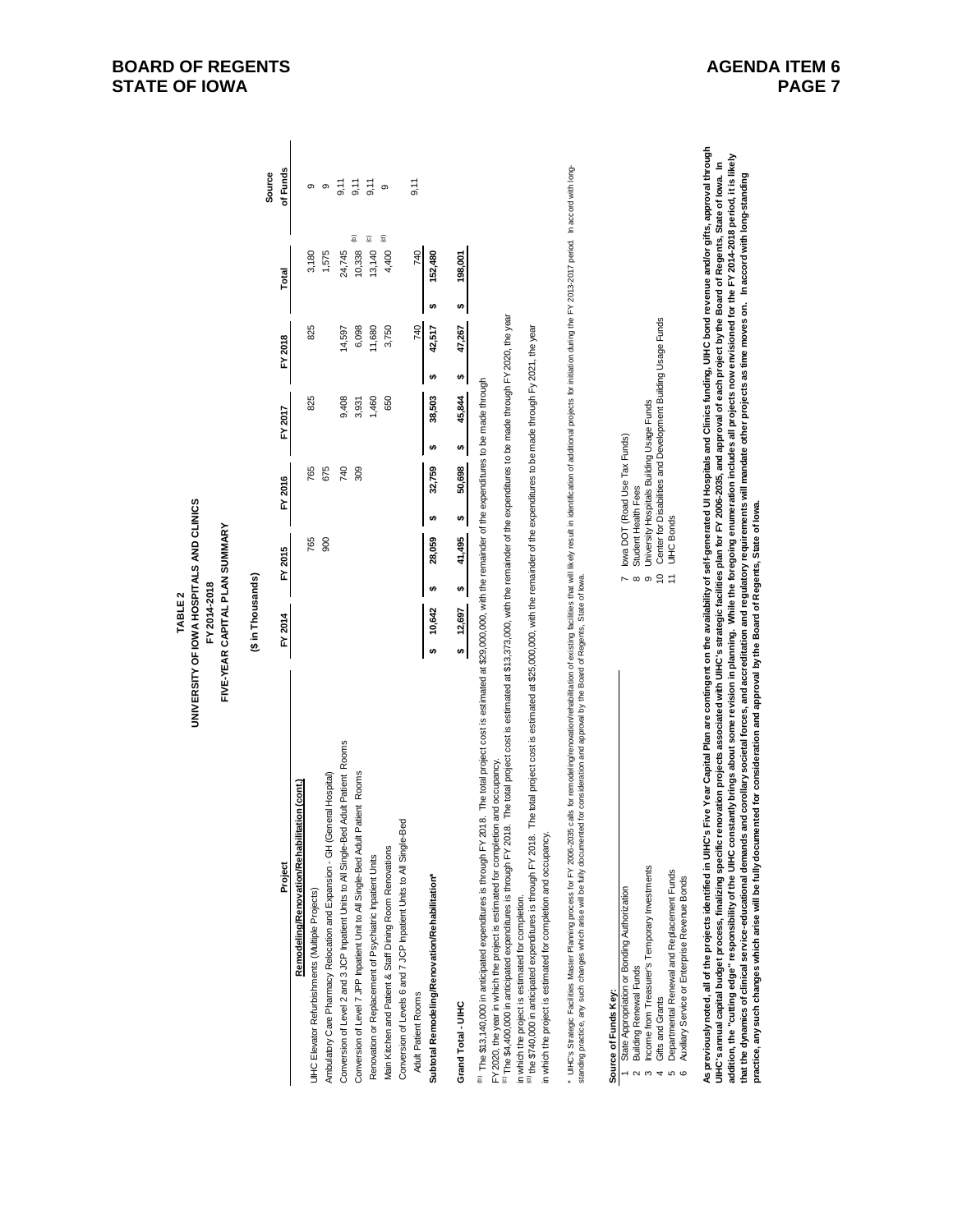|                                                                                            |               |                    |          |                                                                           |          |         |            |                                                                                                        |          |         | Five Year |         | Source<br>of Funds    |
|--------------------------------------------------------------------------------------------|---------------|--------------------|----------|---------------------------------------------------------------------------|----------|---------|------------|--------------------------------------------------------------------------------------------------------|----------|---------|-----------|---------|-----------------------|
| University of lowa                                                                         |               | FY 2014            |          | FY 2015                                                                   |          | FY 2016 |            | FY 2017                                                                                                |          | FY 2018 | Total     |         |                       |
| Campus Repairs and Improvements                                                            | $\Theta$      | 450                | $\Theta$ | 450                                                                       | $\theta$ | 450     | $\epsilon$ | 450                                                                                                    | $\Theta$ | 450     | $\Theta$  | 2,250   |                       |
| Deferred Maintenance                                                                       |               | 10,000             |          | 10,000                                                                    |          | 10,000  |            | 0,000                                                                                                  |          | 10,000  |           | 50,000  |                       |
| Fire Safety Projects                                                                       |               | 1,100              |          | 1,100                                                                     |          | 1,100   |            | 1,100                                                                                                  |          | 1,100   |           | 5,500   | 2 <sub>3</sub>        |
| Security Access                                                                            |               | 300                |          | 300                                                                       |          | 300     |            | 300                                                                                                    |          | 300     |           | 1,500   | 2 <sub>3</sub>        |
| General Classroom / Laboratory Improvements                                                |               | 400                |          | 400                                                                       |          | 400     |            | 400                                                                                                    |          | 400     |           | 2,000   | $\sim$ $\sim$         |
| Institutional Roads Program                                                                |               | 692                |          | 693                                                                       |          | 710     |            | 710                                                                                                    |          | 710     |           | 3,515   |                       |
| Parking System - Improvements & Replacements                                               |               | 3,000              |          | 3,100                                                                     |          | 3,300   |            | 3,400                                                                                                  |          | 3,500   |           | 16,300  | 5,6                   |
| Parking System - Parking Structure                                                         |               | 8,000              |          |                                                                           |          |         |            |                                                                                                        |          | 6,000   |           | 14,000  | $\mathbf{\circ}$      |
| New Residence Hall #2                                                                      |               |                    |          |                                                                           |          | 18,000  |            | 19,000                                                                                                 |          | 19,000  |           | 56,000  | $\mathbf 6$           |
| Burge Hall Carnival Room Renovations                                                       |               |                    |          |                                                                           |          | 1,300   |            |                                                                                                        |          |         |           | 1,300   |                       |
| Burge Hall Plumbing & Vanity Replacement                                                   |               |                    |          |                                                                           |          |         |            |                                                                                                        |          | 1,000   |           | 1,000   |                       |
| Currier Hall Reinsulate Rooms                                                              |               | 500                |          |                                                                           |          |         |            |                                                                                                        |          |         |           | 500     |                       |
| Currier Hall Plumbing & Vanity Replacement                                                 |               |                    |          |                                                                           |          | 1,000   |            | 1,000                                                                                                  |          |         |           | 2,000   | 000000000000000000000 |
| Daum Hall Public Area Renovations                                                          |               |                    |          |                                                                           |          | 1,500   |            | 1,500                                                                                                  |          |         |           | 3,000   |                       |
| Hillcrest Hall Sprinkler System                                                            |               | 1,000              |          | 000                                                                       |          |         |            |                                                                                                        |          |         |           | 2,000   |                       |
| Hillcrest Hall Plumbing & Vanity Replacement                                               |               |                    |          | 1,000                                                                     |          | 1,000   |            |                                                                                                        |          |         |           | 2,000   |                       |
| Mayflower Hall Floor Lounges                                                               |               | 1,000              |          | 1,000                                                                     |          |         |            |                                                                                                        |          |         |           | 2,000   |                       |
| Mayflower Hall Kitchen Interiors                                                           |               |                    |          | 1,000                                                                     |          | 1,000   |            | 1,000                                                                                                  |          | 1,000   |           | 4,000   |                       |
| Stanley Hall Renovate Restrooms & Replace Piping                                           |               | 2,000              |          | 2,000                                                                     |          |         |            |                                                                                                        |          |         |           | 4,000   |                       |
| Slater Hall Renovate Restrooms & Replace Piping                                            |               | 2,000              |          |                                                                           |          |         |            |                                                                                                        |          |         |           | 2,000   |                       |
| Slater Hall Public Area Renovations                                                        |               |                    |          |                                                                           |          |         |            | 1,500                                                                                                  |          | 1,500   |           | 3,000   |                       |
| Hillcrest Market Place Expansion                                                           |               |                    |          |                                                                           |          |         |            | 1,500                                                                                                  |          |         |           | 1,500   |                       |
| Rienow Hall Public Area Renovations                                                        |               |                    |          |                                                                           |          |         |            |                                                                                                        |          | 1,500   |           | 1,500   |                       |
| Renovation of Catering Kitchen                                                             |               |                    |          |                                                                           |          |         |            |                                                                                                        |          | 1,000   |           | 1,000   |                       |
| University Housing Improvements & Replacements                                             |               | 3,955              |          | 2,650                                                                     |          | 2,565   |            | 2,805                                                                                                  |          | 2,565   |           | 14,540  |                       |
| Telecommunications Improvements                                                            |               | 3,000              |          | 3,000                                                                     |          | 3,000   |            | 3,000                                                                                                  |          | 3,000   |           | 15,000  |                       |
| Direct Bury Steam - Hawkins to Carver                                                      |               | 3,400              |          |                                                                           |          |         |            |                                                                                                        |          |         |           | 3,400   |                       |
| Oakdale Renew Energy Plant (OREP) - Chiller - Hygienic Loop                                |               | 4,000              |          |                                                                           |          |         |            |                                                                                                        |          |         |           | 4,000   | 5,6                   |
| OREP - Steam / Hot Water Vivarium Lab Loop                                                 |               | 4,500              |          |                                                                           |          |         |            |                                                                                                        |          |         |           | 4,500   | 5,6                   |
| Power Plant (PP) - Boiler 10 & 11 Boiler MACT                                              |               | 10,000             |          |                                                                           |          |         |            |                                                                                                        |          |         |           | 10,000  | 5,6                   |
| West Campus Chilled Water Distribution System Upgrade                                      |               |                    |          | 5,000                                                                     |          |         |            |                                                                                                        |          |         |           | 5,000   | 5,6                   |
| Increase Main Campus Chilled Water Capacity                                                |               |                    |          | 10,000                                                                    |          |         |            |                                                                                                        |          |         |           | 10,000  | 5,6                   |
| IMU Tunnel & IMU Old Cap Tunnel - Direct Bury Steam/Tunnel Repair                          |               |                    |          | 12,200                                                                    |          |         |            |                                                                                                        |          |         |           | 12,200  | 6,12                  |
| Rebuild Old Capitol Tunnel                                                                 |               |                    |          | 5,340                                                                     |          |         |            |                                                                                                        |          |         |           | 5,340   | $\mathbf \omega$      |
| Central Emergency Back-up Power - Oakdale Campus                                           |               |                    |          |                                                                           |          | 6,800   |            |                                                                                                        |          |         |           | 6,800   | 5,6                   |
| Direct Bury Steam Lines - Arts Campus                                                      |               |                    |          |                                                                           |          | 4,860   |            |                                                                                                        |          |         |           | 4,860   | 5,6,12                |
| Water Plant - New River Water Intake                                                       |               |                    |          |                                                                           |          | 6,000   |            |                                                                                                        |          |         |           | 6,000   | $\circ$               |
| Central Emergency Back-up Power - Oakdale Campus                                           |               |                    |          |                                                                           |          |         |            | 10,000                                                                                                 |          |         |           | 10,000  | 5,6                   |
| Elec. Distribution - Install 10 Cell Duct Bank - PP to Sub U                               |               |                    |          |                                                                           |          |         |            | 12,000                                                                                                 |          |         |           | 12,000  | 5,6                   |
| PP - Turbine Generator 1 and 5 Replacement                                                 |               |                    |          |                                                                           |          |         |            |                                                                                                        |          | 6,000   |           | 6,000   | 5,6                   |
| PP - Flood Wall                                                                            |               |                    |          |                                                                           |          |         |            |                                                                                                        |          | 10,500  |           | 10,500  | 6,12                  |
| Total - SUI                                                                                | $\bullet$     | 59,297             | ₩        | 60,233                                                                    | ₩        | 63,285  | ₩          | 69,665                                                                                                 | s        | 69,525  | s         | 322,005 |                       |
|                                                                                            |               |                    |          |                                                                           |          |         |            |                                                                                                        |          |         |           |         |                       |
| State Appropriation or Bonding Authorization<br>Source of Funds Key:                       | 66            |                    |          | Departmental Renewal and Replacement Funds                                |          |         |            | 9 University Hospital Building Usage Fund                                                              |          |         |           |         |                       |
| 3 Income from Treasurer's Temporary Investments<br>General Fund Building Renewal<br>$\sim$ | $\sim \infty$ |                    |          | Auxiliary Serv. or Enterprise Rev. Bonds<br>lowa DOT (Road Use Tax Funds) |          |         |            | 10 Center for Disabilities and Development Building Usage Fund<br>11 University Hospital Revenue Bonds |          |         |           |         |                       |
| 4 Gifts and Grants                                                                         |               | Student Health Fee |          |                                                                           |          |         |            | 12 Federal Appropriations                                                                              |          |         |           |         |                       |

# TABLE 3<br>OTHER-FUNDS FIVE-YEAR CAPITAL PLANS\*<br>(\$ Thousands) **OTHER-FUNDS FIVE-YEAR CAPITAL PLANS\* (\$ Thousands)**

**STATE OF IOWA**

**BOARD OF REGENTS**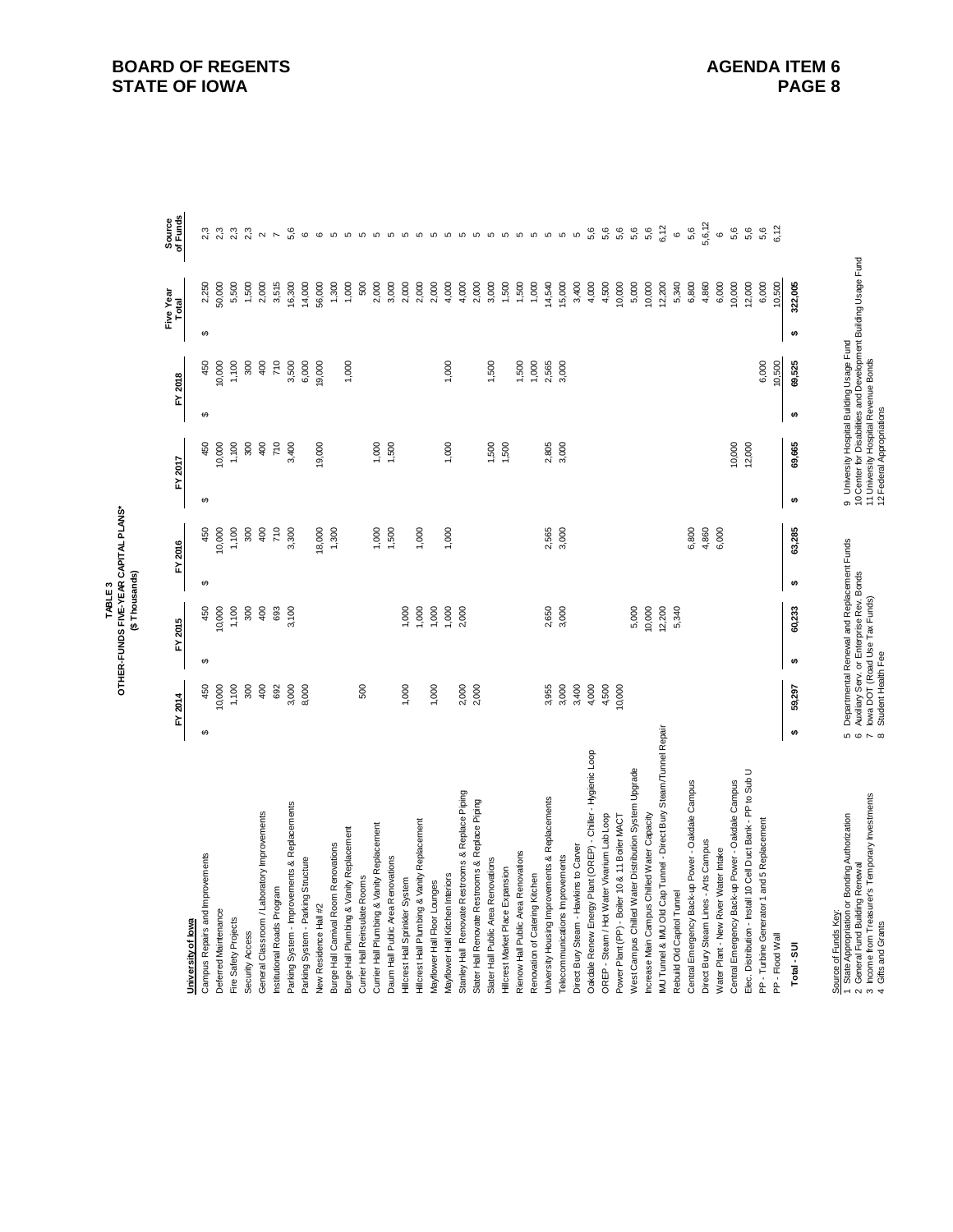|                                                                                       |           |         |           | TABLE <sub>3</sub> |           | OTHER-FUNDS FIVE-YEAR CAPITAL PLANS* |    |                                                                                           |           |         |                        |           |                                                                |
|---------------------------------------------------------------------------------------|-----------|---------|-----------|--------------------|-----------|--------------------------------------|----|-------------------------------------------------------------------------------------------|-----------|---------|------------------------|-----------|----------------------------------------------------------------|
|                                                                                       |           |         |           | (\$Thousands)      |           |                                      |    |                                                                                           |           |         |                        | Five Year | Source<br>of Funds                                             |
| lowa State University                                                                 |           | FY 2014 | ŗ         | 2015               |           | FY 2016                              |    | FY 2017                                                                                   |           | FY 2018 |                        | Total     |                                                                |
| Utilities - RCA North Steam Line Replacement                                          | ↮         | 1,300   |           |                    |           |                                      |    |                                                                                           |           |         | ↔                      | 1,300     | $\circ$                                                        |
| Utilities - Boiler MACT Compliance                                                    |           | 6,000   | ↮         | 6,000              | ↮         | 6,000                                | ↮  | 6,000                                                                                     | ↮         | 6,000   |                        | 30,000    | $\circ$ $\circ$                                                |
| Utilities - Haber Road Substation Transformer                                         |           | 250     |           | 1,750              |           |                                      |    |                                                                                           |           |         |                        | 2,000     |                                                                |
| Utilities - Power Plant Station Power Improvements                                    |           | 250     |           | 1,000              |           | 750                                  |    |                                                                                           |           |         |                        | 2,000     | $\mathbf \omega$                                               |
| Utilities - Chiller # 6                                                               |           |         |           | 1,500              |           | 4,500                                |    | 1,000                                                                                     |           |         |                        | 7,000     | $\circ$                                                        |
| Memorial Union Remodeling                                                             |           |         |           |                    |           |                                      |    |                                                                                           |           | 11,500  |                        | 11,500    | 3,4,6                                                          |
| Telecommunications                                                                    |           | 4,600   |           | 1,750              |           | 1,800                                |    | 1,800                                                                                     |           | 1,800   |                        | 11,750    | $\mathbf \omega$                                               |
| Institutional Roads Program                                                           |           | 692     |           | 692                |           | 710                                  |    | 710                                                                                       |           | 710     |                        | 3,514     | $\overline{ }$                                                 |
| West Campus Parking Structure                                                         |           |         |           |                    |           | 20,550                               |    |                                                                                           |           |         |                        | 20,550    | $\circ$                                                        |
| lowa State Center Parking and Drive Improvements                                      |           | 1,000   |           |                    |           | 4,200                                |    | 4,200                                                                                     |           |         |                        | 9,400     | $\circ$                                                        |
| Athletics - Jacobson / Olsen - HVAC Modifications                                     |           | 2,000   |           |                    |           |                                      |    |                                                                                           |           |         |                        | 2,000     |                                                                |
| Athletics - Resurface Tennis Courts                                                   |           | 400     |           |                    |           |                                      |    |                                                                                           |           |         |                        | 400       |                                                                |
| Residence System - Friley Hall Sprinkler System                                       |           | 4,000   |           | 3,400              |           | 2,500                                |    |                                                                                           |           |         |                        | 9,900     | $\begin{array}{ccc} \circ & \circ & \circ & \circ \end{array}$ |
| Residence System - Frederiksen Court - Life Cycle Paint, Carpet                       |           | 375     |           | 375                |           | 375                                  |    | 400                                                                                       |           | 400     |                        | 1,925     |                                                                |
| Residence System - Residence Halls - Life Cycle Paint, Carpet                         |           | 375     |           | 375                |           | 375                                  |    | 375                                                                                       |           | 375     |                        | 1,875     | $\circ$                                                        |
| Frederiksen Court - Expansion                                                         |           | 15,267  |           |                    |           |                                      |    |                                                                                           |           |         |                        | 15,267    |                                                                |
| Residence System - Deferred Maintenance                                               |           | 2,375   |           | 1,975              |           | 1,470                                |    | 1,650                                                                                     |           | 2,200   |                        | 9,670     | ဖ ဖ                                                            |
| Total - ISU                                                                           | $\bullet$ | 38,884  | $\bullet$ | $\frac{18,817}{ }$ | <b>SA</b> | 43,230                               | ₩  | 16,135                                                                                    | $\bullet$ | 22,985  | $\theta$               | 140,051   |                                                                |
|                                                                                       |           |         |           |                    |           |                                      |    |                                                                                           |           |         |                        |           |                                                                |
| University of Northern Iowa                                                           |           |         |           |                    |           |                                      |    |                                                                                           |           |         |                        |           |                                                                |
| Institutional Roads                                                                   | ↮         | 349     | ↮         | 346                | ↮         | 346                                  | ↮  | 355                                                                                       | ↮         | 355     | $\boldsymbol{\varphi}$ | 1,751     |                                                                |
| Residence System - Noehren Hall Sprinklers                                            |           | 2,200   |           |                    |           |                                      |    |                                                                                           |           |         |                        | 2,200     | $\circ$                                                        |
| Residence System - Hagemann Hall Tuckpointing                                         |           | 525     |           |                    |           |                                      |    |                                                                                           |           |         |                        | 525       | $\circ$                                                        |
| Residence System - Campbell Hall Windows                                              |           | 500     |           |                    |           |                                      |    |                                                                                           |           |         |                        | 500       |                                                                |
| Residence System - Campbell Hall Sprinklers                                           |           |         |           | 1,500              |           |                                      |    |                                                                                           |           |         |                        | 1,500     | $\circ$ $\circ$ $\circ$                                        |
| Residence System - Bathroom Repairs/Replacement                                       |           |         |           | 500                |           | 500                                  |    | 2,000                                                                                     |           | 2,000   |                        | 5,000     |                                                                |
| Residence System - Commons Renovation with Institution                                |           |         |           | 1,700              |           | 1,700                                |    |                                                                                           |           |         |                        | 3,400     |                                                                |
| Residence System - Lawther Hall Sprinklers                                            |           |         |           |                    |           | 1,400                                |    |                                                                                           |           |         |                        | 1,400     | $\circ$ $\circ$ $\circ$                                        |
| Residence System - Hagemann Hall Roof                                                 |           |         |           |                    |           | 300                                  |    |                                                                                           |           |         |                        | $300\,$   |                                                                |
| Residence System - Student Room Electronic Locks                                      |           |         |           |                    |           |                                      |    | 1,000                                                                                     |           | 1,000   |                        | 2,000     |                                                                |
| Residence System - Towers Dining Roof                                                 |           |         |           |                    |           |                                      |    | 400                                                                                       |           |         |                        | 400       | $\begin{array}{ccc} \circ & \circ & \circ & \circ \end{array}$ |
| Residence System - Skywalk Window Replacement                                         |           |         |           |                    |           |                                      |    |                                                                                           |           | 300     |                        | 300       |                                                                |
| Maucker Union                                                                         |           | 50      |           | 8                  |           | 8                                    |    | SO                                                                                        |           | S       |                        | 250       |                                                                |
| Parking System - Art South Lot                                                        |           | 500     |           |                    |           |                                      |    |                                                                                           |           |         |                        | 500       | 99                                                             |
| Parking System - General Maintenance of Parking Lots                                  |           | 250     |           | 275                |           | 300                                  |    | 300                                                                                       |           | 300     |                        | ,425      |                                                                |
| Parking System - North Dome Gravel Lot                                                |           | 250     |           |                    |           | 250                                  |    |                                                                                           |           |         |                        | 500       | $\tilde{a}$                                                    |
| Parking System - Hagemann "CP" Lot                                                    |           |         |           | 525                |           |                                      |    |                                                                                           |           |         |                        | 525       | $\epsilon$                                                     |
| Parking System - Gilchrist "A" Lot                                                    |           |         |           |                    |           |                                      |    | 600                                                                                       |           |         |                        | 600       | $\tilde{a}$                                                    |
| Inter. Athletics & Field House - McLeod Center Team Rooms                             |           | 750     |           |                    |           |                                      |    |                                                                                           |           |         |                        | 750       | $\rightarrow$                                                  |
| Inter. Athletics & Field House - West Campus Outdoor Turf                             |           | 1,000   |           | 1,000              |           |                                      |    |                                                                                           |           |         |                        | 2,000     | $\rightarrow$                                                  |
| Inter. Athletics & Field House - West Gym Ren., Phases 1 and 2                        |           | 200     |           | 200                |           |                                      |    |                                                                                           |           |         |                        | 400       |                                                                |
| Building Repair                                                                       |           | 1,400   |           | 1,400              |           | 1,400                                |    | 1,400                                                                                     |           | 1,400   |                        | 7,000     | 4N                                                             |
|                                                                                       | s,        |         | s,        |                    |           |                                      | s, | 6,105                                                                                     |           |         | <b>SA</b>              | 33,226    |                                                                |
| Total - UNI                                                                           |           | 7,974   |           | 7,496              | s         | 6,246                                |    |                                                                                           | ↮         | 5,405   |                        |           |                                                                |
| Source of Funds Key:                                                                  |           |         |           |                    |           |                                      |    |                                                                                           |           |         |                        |           |                                                                |
| 1 Capital Appropriation or Bonding Authorization<br>2 Building Renewal (Repair) Funds |           |         |           |                    |           |                                      |    | 6 Auxiliary Service or Enterprise Revenue Bonds<br>7 Institutional Roads Funds (lowa DOT) |           |         |                        |           |                                                                |
| 3 Income from Treasurer's Temporary Investments                                       |           |         |           |                    |           |                                      |    | 8 University Hospitals Building Usage Fund                                                |           |         |                        |           |                                                                |
| 4 Gifts and Grants                                                                    |           |         |           |                    |           |                                      |    | 9 University Hospitals Revenue Bonds                                                      |           |         |                        |           |                                                                |
| 5 Departmental Renewal and Replacement Funds                                          |           |         |           |                    |           |                                      |    | 10 Parking System Operations                                                              |           |         |                        |           |                                                                |

**BOARD OF REGENTS STATE OF IOWA**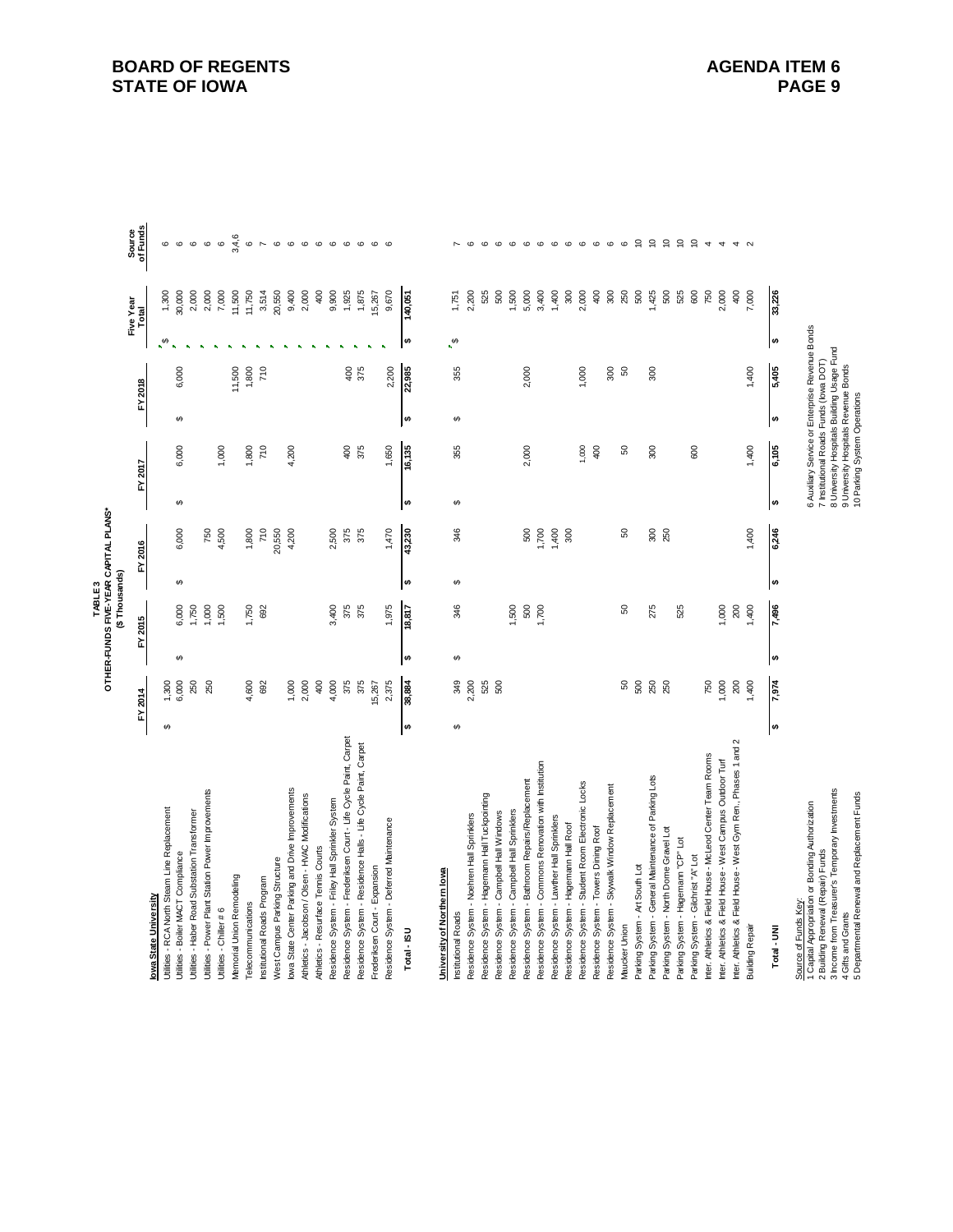# **BOARD OF REGENTS STATE OF IOWA**

|                                                                                                                                                                                                                                        |     |                |    | TABLE <sub>3</sub> |           | OTHER-FUNDS FIVE-YEAR CAPITAL PLANS* |    |                                                                                                                |   |                                                                                               |    |                |                   |
|----------------------------------------------------------------------------------------------------------------------------------------------------------------------------------------------------------------------------------------|-----|----------------|----|--------------------|-----------|--------------------------------------|----|----------------------------------------------------------------------------------------------------------------|---|-----------------------------------------------------------------------------------------------|----|----------------|-------------------|
|                                                                                                                                                                                                                                        |     |                |    | (\$Thousands)      |           |                                      |    |                                                                                                                |   |                                                                                               |    | Five Year      | Source            |
|                                                                                                                                                                                                                                        |     | FY 2014        |    | FY 2015            |           | FY 2016                              |    | FY 2017                                                                                                        |   | FY 2018                                                                                       |    | Total          | of Funds          |
| lowa School for the Deaf                                                                                                                                                                                                               |     |                |    |                    |           |                                      |    |                                                                                                                |   |                                                                                               |    |                |                   |
| Utility Maintenance and Upgrades                                                                                                                                                                                                       |     |                | ↮  | $\overline{0}$     |           |                                      | ↮  | $\overline{0}$                                                                                                 | ↮ | $\overline{0}$                                                                                | ↔  | 300            | $\sim$            |
| Dormitory Renovation                                                                                                                                                                                                                   | ↮   | $\overline{0}$ |    |                    |           |                                      |    |                                                                                                                |   |                                                                                               |    | $\overline{0}$ | $\sim$            |
| Roof Replacement                                                                                                                                                                                                                       |     |                |    | 100                |           |                                      |    |                                                                                                                |   |                                                                                               |    | 100            | $\mathbf{\Omega}$ |
| Exterior Façade Repair and Restoration                                                                                                                                                                                                 |     | 100            |    |                    | ↔         | $\overline{8}$                       |    |                                                                                                                |   |                                                                                               |    | 200            | $\mathbf{\Omega}$ |
| HVAC Upgrade                                                                                                                                                                                                                           |     |                |    |                    |           | 50                                   |    |                                                                                                                |   |                                                                                               |    | 50             | 2                 |
| Exterior Window Replacement                                                                                                                                                                                                            |     |                |    |                    |           |                                      |    | 8                                                                                                              |   | 8                                                                                             |    | $\overline{0}$ | 2                 |
| Total-ISD                                                                                                                                                                                                                              | ↮   | ຊິ             | tA | ຊິ                 | မာ        | 150                                  | ↮  | 150                                                                                                            | ↮ | 50                                                                                            | မာ | 850            |                   |
| lowa Braille and Sight Saving School                                                                                                                                                                                                   |     |                |    |                    |           |                                      |    |                                                                                                                |   |                                                                                               |    |                |                   |
| Building Deferred Maintenance, Remodeling, Renovation                                                                                                                                                                                  | ↔   | 84             | ↔  | $\frac{10}{11}$    | ↔         | 8                                    | ക  | 54                                                                                                             | ↔ | 33                                                                                            | ക  | 380            | 2                 |
| Total - IBSSS                                                                                                                                                                                                                          | ₩   | 3              | tA | <b>e</b>           | tA        | g                                    | tA | 24                                                                                                             | ↮ | 33                                                                                            | tA | 380            |                   |
| GRAND TOTAL                                                                                                                                                                                                                            | tA, | 106,439        | ↮  | 86,865             | <b>SA</b> | 113,001                              | ↮  | 92,109                                                                                                         | ↮ | 98,098                                                                                        | မာ | 496,512        |                   |
| 3 Income from Treasurer's Temporary Investments<br>5 Departmental Renewal and Replacement Funds<br>I Capital Appropriation or Bonding Authorization<br>2 Building Renewal (Repair) Funds<br>Source of Funds Key:<br>4 Gifts and Grants |     |                |    |                    |           |                                      |    | 7 Institutional Roads Funds (lowa DOT)<br>9 University Hospitals Revenue Bonds<br>10 Parking System Operations |   | 6 Auxiliary Service or Enterprise Revenue Bonds<br>8 University Hospitals Building Usage Fund |    |                |                   |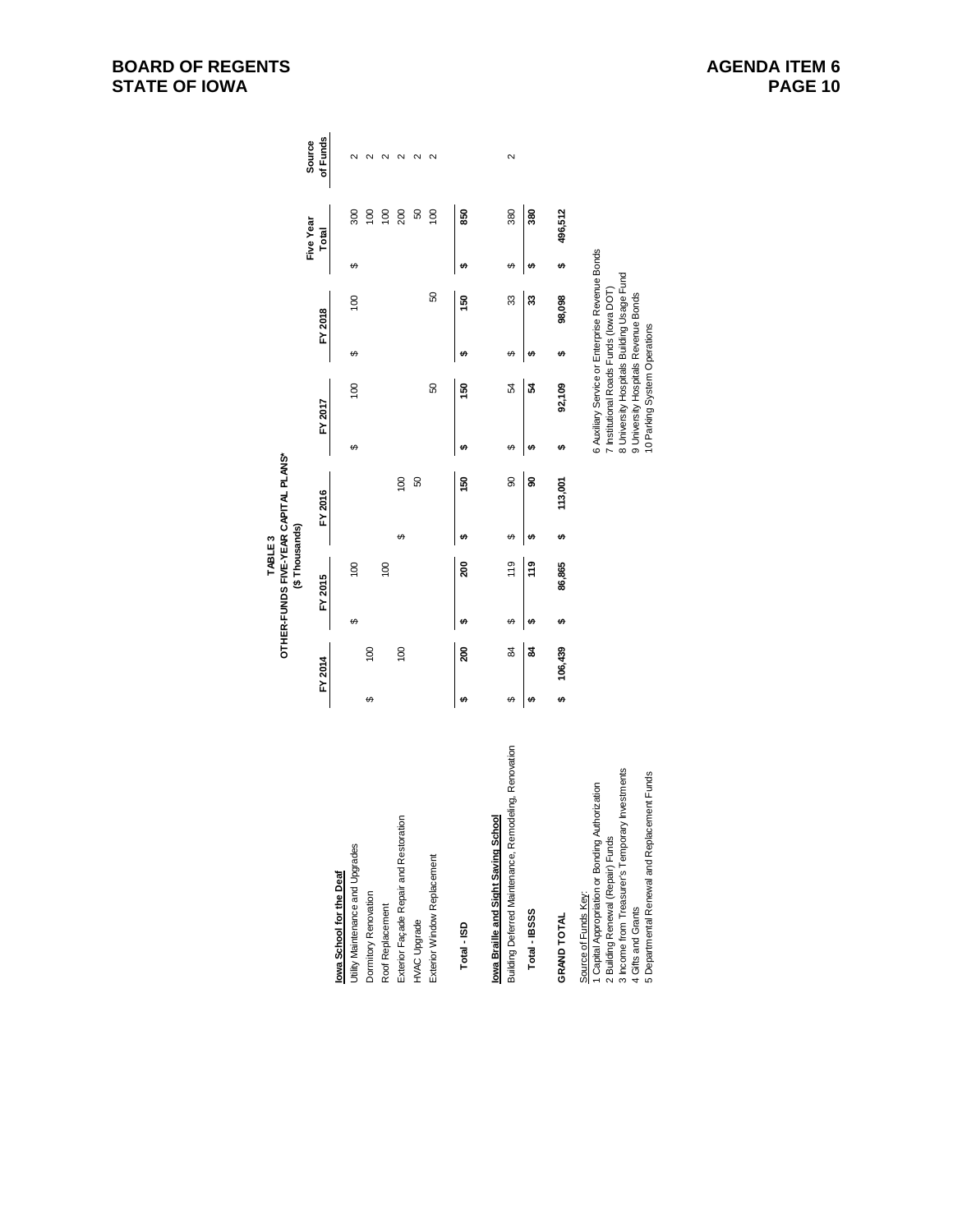### **FY 2014 Capital Project Descriptions**

FY 2014 State Request: \$6.0 million

### SUI - Pharmacy Building Replacement/Improvements

The College of Pharmacy is the fourth oldest college of pharmacy in a state-supported university in the country and has educated pharmacists since 1885. The College has developed nationally and internationally recognized programs of research and patient care delivery. Admission to the program is extremely competitive; graduates are well prepared and in high demand following graduation. For the past ten years the College has had a 100% placement rate.

The current Pharmacy Building was constructed in 1961. In 1996, a major addition, which serves primarily as a pharmaceutical research facility, was constructed on the site's south side. The age, condition, and configuration of the original building are constant strains on the quality and productivity of the College and its 441 Doctor of Pharmacy (Pharm.D.) students and 92 advanced students. Additionally, over the last decade significant advances in pharmaceutical research methods have challenged the functionality of research in both sections of the facility.

The University proposes replacing the 1961 building as modernizing it cannot serve the intensive educational space needs of the College; this can only be obtained through construction of new space. In combination with new construction, the University intends to modernize 74,000 gross square feet of space within the 1996 facility.

The FY 2014 requested funds of \$6.0 million would begin the architectural and engineering design for the project. The five-year plan includes an additional \$61.6 million for both new construction and modernization in FY 2015 – FY 2017. An additional \$25.0 million in private gift funds and earnings from the College and the University would be committed to the project.

ISU - Biosciences Building FY 2014 State Request: \$5.0 million

Iowa State University's research goals are to strengthen its capabilities in key strategic areas, including the biosciences; recruit outstanding faculty and students; develop innovative curricula and cross-disciplinary academic programs to train the next generation of scientists; and forge corporate research partnerships that can lead to the development of new products and applications in the areas of food, energy, health, nutrition, materials and environment.

A new building for the biosciences is part of a holistic, comprehensive plan to address the space needs of the biosciences programs at the University. Faculty from many disciplines including biology, agriculture, engineering, computer science, chemistry, and social sciences have actively collaborated for several years in the area of biosciences, which has helped bring the University's biosciences programs to their current level of excellence. More than 450 faculty members from five colleges are actively involved in the biosciences.

While some programmatic facility needs will be met through renovation and repurposing of existing space, there are some cases where floor-to-floor height, distribution of building services, size and configuration of existing walls and circulation patterns cannot be modified in a manner that responds to the changing types of spaces, services, and equipment required.